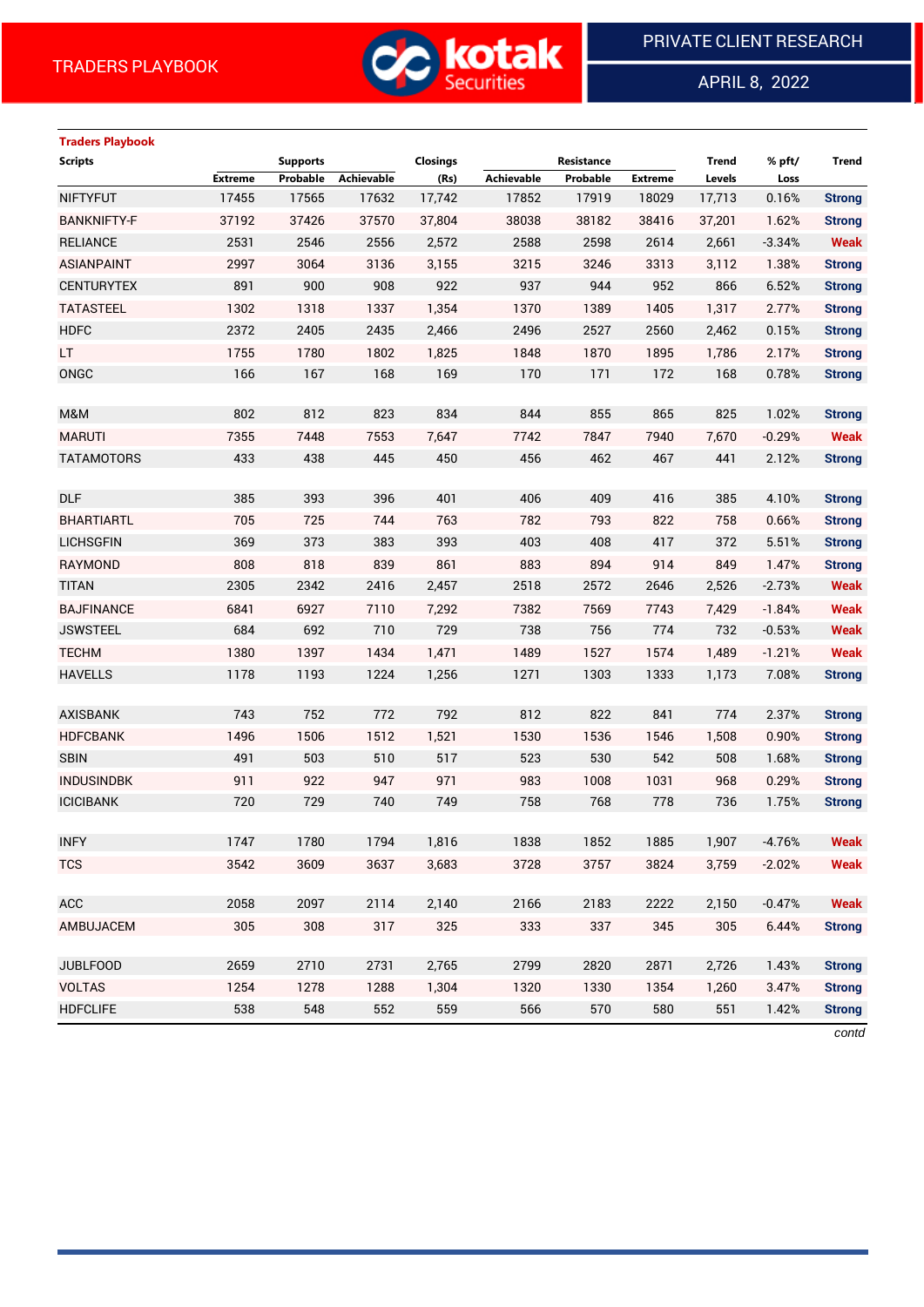#### **Closing Pricess**

Closing price is that price at which a scrip closes on the previous day. Traders can start their intraday trade on this level. The stock or index should sustain above or below the closing price else you should exit the trade. Ideally, half a percent should be the stop loss above or below the closing price to enter the trade.

#### **Trend**

Trend is the level at which the tendency of Indices and Stocks can be identified. For best results, you can use the 'Trend Remarks' to trade. A 'Weak' trend means that traders can trade with a negative bias. If the trend is 'Strong', you can trade long with a positive bias. Base price should be the closing price.

#### **Achievable (Supp/Resis)**

It is the price which can be achieved if the Index/Stock trades above or below the closing price. During normal course of trading, first levels are important as one can take profits around first resistance and supports levels.

### **Probable (Supp/Resis)**

It's a second resistance/support and can be achieved if stocks/indices are in trending mode. Events can lead stocks and indices to reach these levels.

#### **Extreme levels**

Sometimes, the stocks fall or rise to their average lowest or highest levels FOR THE DAY and that may act as an excellent contra buying or selling opportunity with a stop loss given in the table. This means buying around extreme support and selling around extreme resistance strictly with a given stop loss. For e.g. If the extreme support for Nifty is given at 5605, and in case the market comes down to similar levels, then you can initiate long positions with the given 'stop loss for long' in the column, say at 5585. If it breaks 5585 then the trader must exit the position. This is valid on both the sides.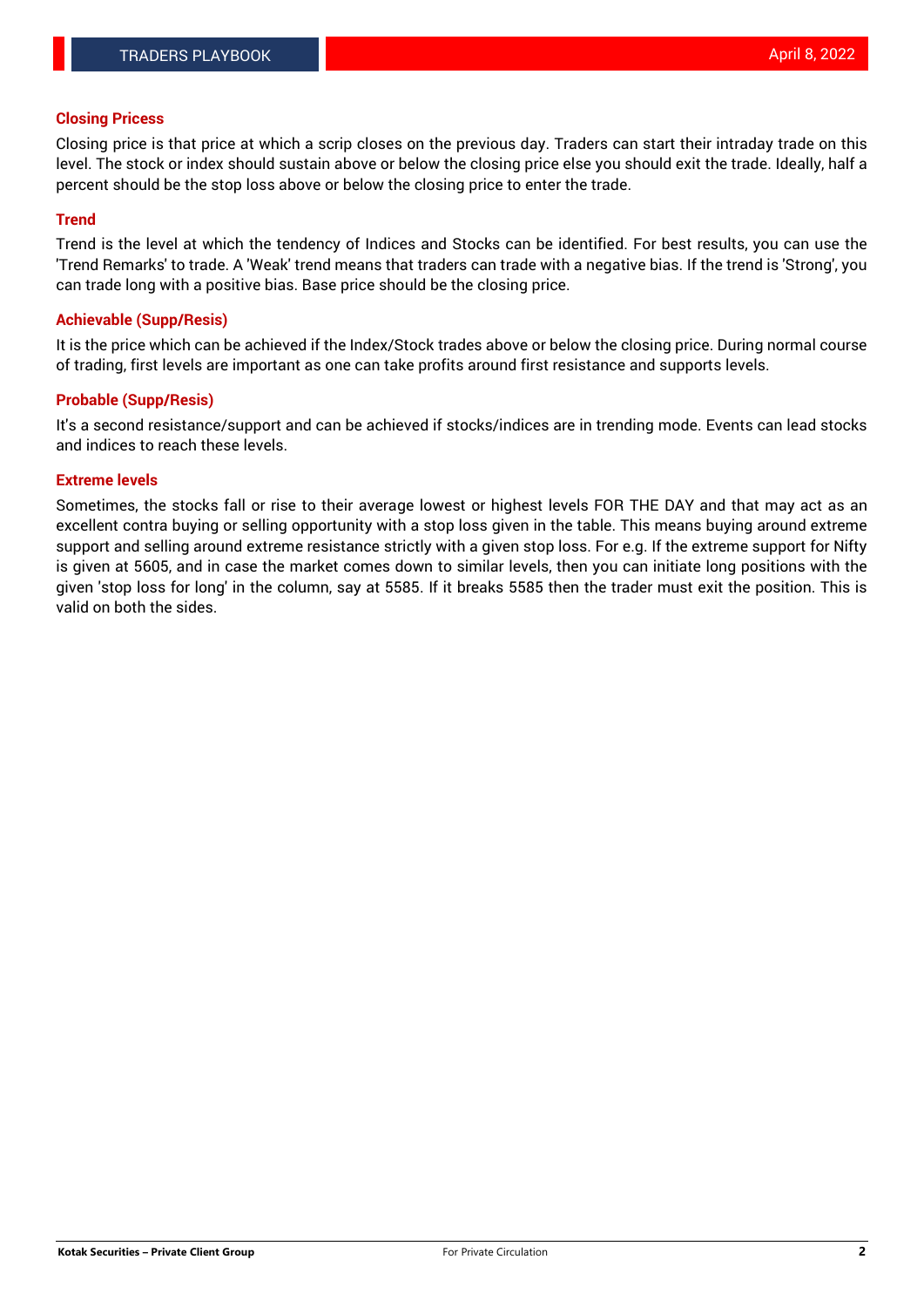### **RATING SCALE (PRIVATE CLIENT GROUP)**

| <b>BUY</b>             | -                        | A condition that indicates a good time to buy a stock. The exact circumstances of the signal will be determined by the indicator that an<br>analyst is using.  |
|------------------------|--------------------------|----------------------------------------------------------------------------------------------------------------------------------------------------------------|
| SELL                   | -                        | A condition that indicates a good time to sell a stock. The exact circumstances of the signal will be determined by the indicator that an<br>analyst is using. |
| <b>Stop Loss Order</b> | $\overline{\phantom{m}}$ | An instruction to the broker to buy or sell stock when it trades beyond a specified price. They serve to either protect your profits or<br>limit your losses.  |

#### **FUNDAMENTAL RESEARCH TEAM (PRIVATE CLIENT GROUP)**

**Jatin Damania Purvi Shah Rini Mehta K. Kathirvelu** Metals & Mining, Midcap **Pharmaceuticals** Research Associate Support Executive jatin.damania@kotak.com [purvi.shah@kotak.com](mailto:purvi.shah@kotak.com) rini.mehta@kotak.com [k.kathirvelu@kotak.com](mailto:k.kathirvelu@kotak.com) +91 22 6218 6440 +91 22 6218 6432

**Sumit Pokharna Pankaj Kumar** sumit.pokharna@kotak.com pankajr.kumar@kotak.com +91 22 6218 6438 +91 22 6218 6434

**Shrikant Chouhan Arun Agarwal Amit Agarwal, CFA Hemali Dhame**

Oil and Gas, Information Tech Construction, Capital Goods & Midcaps

Head of Research Auto & Auto Ancillary Transportation, Paints, FMCG Banking & Finance shrikant.chouhan@kotak.com arun.agarwal@kotak.com agarwal.amit@kotak.com Hemali.Dhame@kotak.com +91 22 6218 5408 +91 22 6218 6443 +91 22 6218 6439 +91 22 6218 6433

**TECHNICAL RESEARCH TEAM (PRIVATE CLIENT GROUP)**

[shrikant.chouhan@kotak.com](mailto:shrikant.chouhan@kotak.com) [amol.athawale@kotak.com](mailto:amol.athawale@kotak.com) Research Associate +91 22 6218 5408 +91 20 6620 3350 [sayed.haider@kotak.com](mailto:sayed.haider@kotak.com)

**Shrikant Chouhan Amol Athawale Sayed Haider**

+91 22 62185498

# **DERIVATIVES RESEARCH TEAM (PRIVATE CLIENT GROUP)**

 $+91$  22 6218 5497

**Sahaj Agrawal Prashanth Lalu Prasenjit Biswas, CMT, CFTe** [sahaj.agrawal@kotak.com](mailto:sahaj.agrawal@kotak.com) [prashanth.lalu@kotak.com](mailto:prashanth.lalu@kotak.com) [prasenjit.biswas@kotak.com](mailto:prasenjit.biswas@kotak.com)